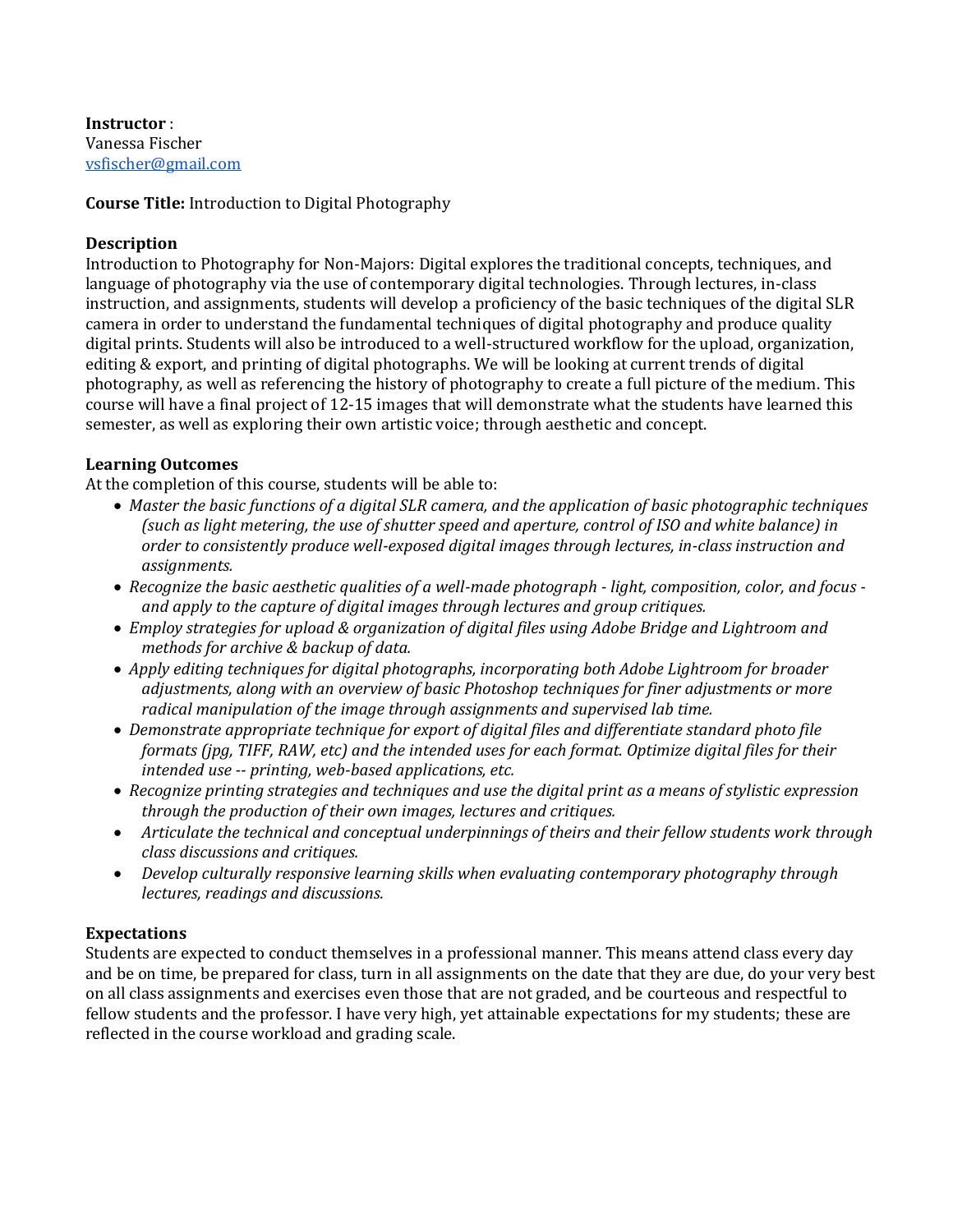#### **Attendance Policy**

Regular attendance in all classes is required. Students are expected to arrive on time and remain in class for the entire period scheduled. The responsibility for work missed due to any type of absence rests with the student. A failing grade may be assigned to any student who attains less than 80 % of class meetings (3 classes of a course meeting once per week). Any exceptions are made at the discretion of the instructor. Instructors need to be notified in advance that the student will not be able to attend.

#### **Grading Policy**

**5%** Class Participation **5%** Artist presentation **10%** Homework Project: *Portraiture, Who Are You?* **10%** Homework Project: *Stranger Project*  **10%** Homework Project: *Abstract Landscape Projec***t 10%** Homework Project: *Daily Ritual Project*  **10%** Homework Project: *Your Safe Space Tableaux* **20%** Midterm Portfolio Project **20%** Final Project

## **Course Schedule**

### **WEEK 1**

#### **In Class:**

- ❏ Introductions
- ❏ Introduce and review syllabus
- ❏ Introduce Artist Presentations
- ❏ Rent out class set of cameras for semester
- ❏ In class partner interview
- ❏ Learn the five basic functions of a DSLR camera
- ❏ Learn basic photo storing method
- ❏ Discuss editing and the importance of deleting

#### **Homework Project**: *Portraiture, Who Are You?*

- 1. Using your camera in a manual setting take a photographic portrait of your partner based on in class interview
- 2. All students are required to have 1-3 successful images 20 images in total and no self-portraiture
- 3. Choose three possible artists you would like to present.

### **WEEK 2**

### **In Class:**

- ❏ Schedule Artist Presentations
- ❏ Introduce Adobe Bridge as a cataloguing tool
- ❏ Students learn the rule of thirds
- ❏ Students learn cropping and printing through photoshop
- ❏ Digital printing demonstration
- ❏ Critique final image of *Portraiture, Who Are You?*

#### **Homework Project**: *Stranger Project*

- 1. Take 10 photographs of strangers while making conscious framing choices.
- 2. Introduce yourself to at least 5 of the strangers.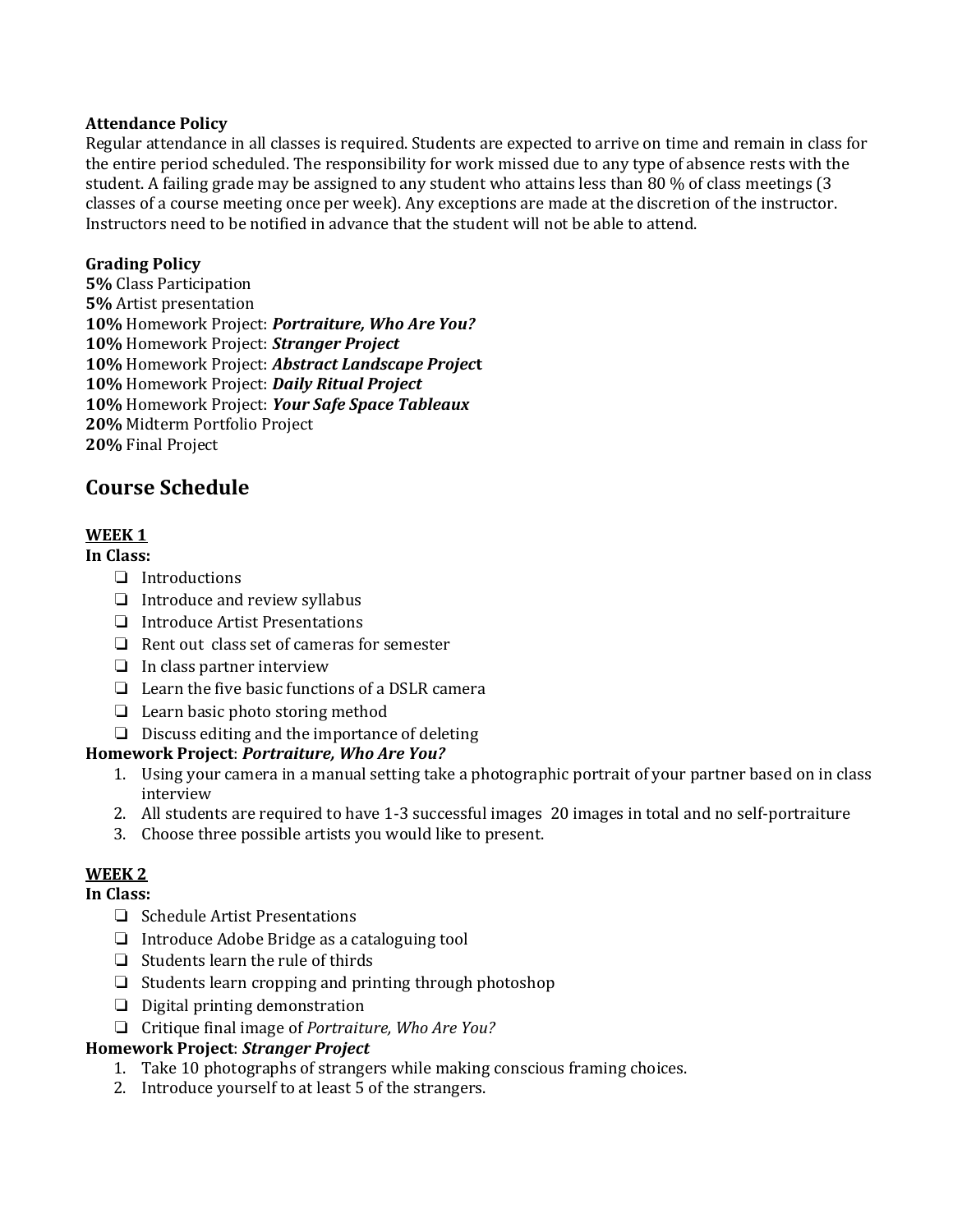## **WEEK 3**

#### **In Class:**

- ❏ Artists Presentation
- ❏ Students learn Perspective, Point of View and Framing
- ❏ Students learn Depth of Field
- ❏ Critique *Stranger Project*

## **Homework Project**: *Abstract Landscape Projec***t**

1. Take 20 images photograph the architecture you pass by every day. Play with depth of field to emphasize the lines, shapes and colors you see by changing your camera perspective.

## **WEEK4**

**In Class:** 

- ❏ Artists Presentations
- ❏ Students learn about White Balance Lighting
- ❏ Students learn the basics of editing in photoshop: Exposure, Brightness & Contrast, Levels
- ❏ Converting and editing in black and white
- ❏ Image sharpening/noise reduction
- ❏ Professor presentation on photographing the daily ritual as a subject matter
- ❏ Critique *Abstract Landscape Projec*t

## **Homework Project:** *Daily Ritual Project* **(2 weeks for assignment)**

1. Photograph someone close to you in your life doing a daily ritual in three different types of lighting.

## **WEEK 5**

**In Class:** 

- ❏ Artists Presentations
- ❏ Basic editing in Photoshop for color: Color Balance, Curves, Vibrance/Saturation
- ❏ In class work day on editing the *Daily Ritual Project*
- ❏ Discuss Sequencing

## **Homework Project:** *Daily Ritual Project*

- 2. Continue to photograph someone close to you in your life doing a daily ritual in three different types of lighting.
- 1. plus writing componen**t**

## **WEEK 6**

### **In Class:**

- ❏ Artists Presentations
- ❏ Critique *Daily Ritual Project*
- ❏ Introduce Tableaux
- ❏ Demo using remote shutter

### **Homework Project:** *Your Safe Space Tableaux*

1. Photograph your safe space as a tableaux. A safe space is a place you go and feel like you can wind down and just be yourself.

### **WEEK 7**

### **In Class:**

- ❏ Artists Presentations
- ❏ Discuss Midterm Portfolio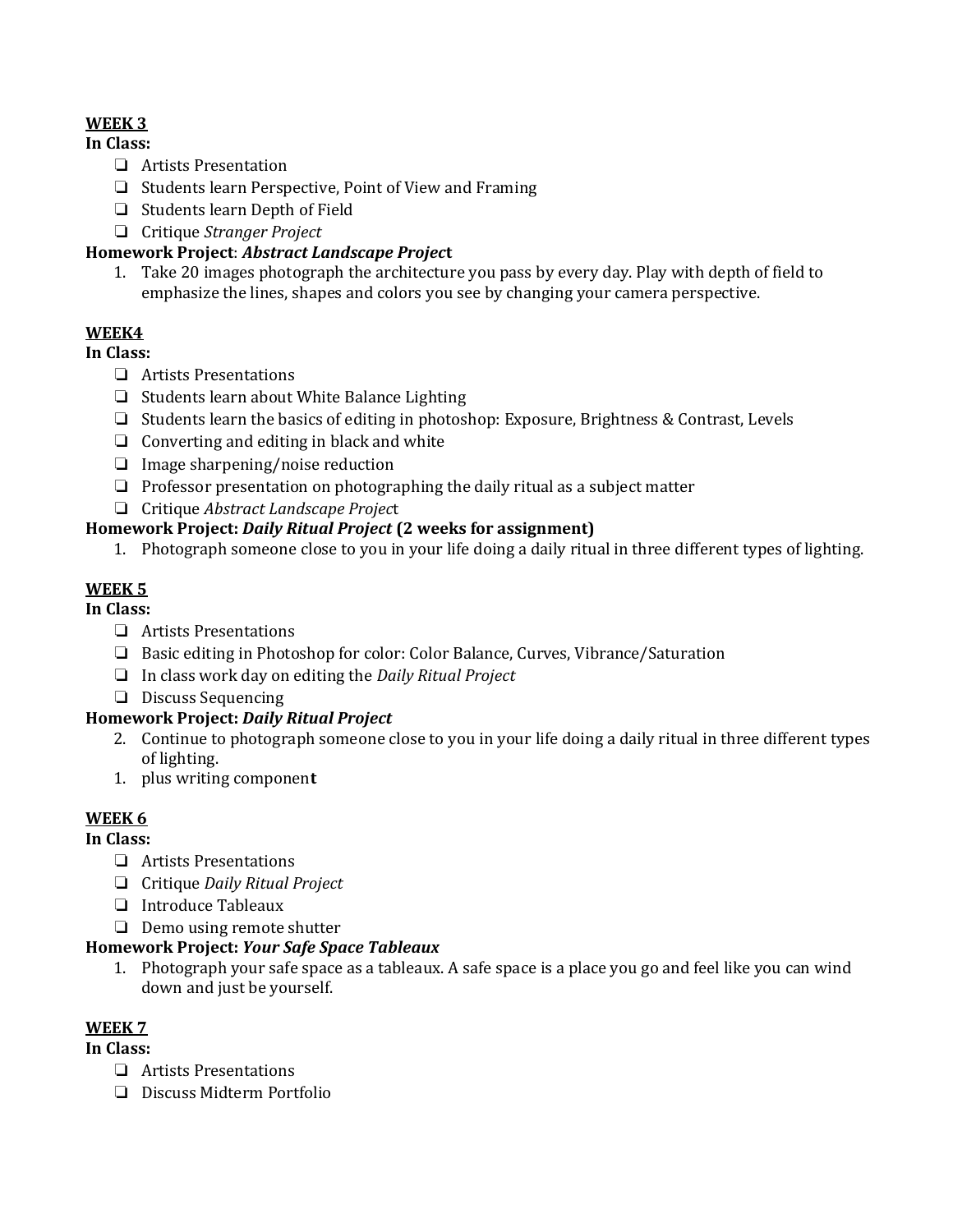❏ In class work day on Midterm Portfolio

#### **Homework Project:**

1. 10 Final Midterm Portfolio Images

## **WEEK 8**

## **In Class:**

- ❏ Artists Presentations
- ❏ **Midterm Critique**
- ❏ Introduce Final Project

#### **Homework Project:**

1. Write a Final Project Proposal

## **WEEK 9**

#### **In Class:**

- ❏ Artists Presentations
- ❏ Group discussion on final project proposals
- ❏ Introduce sequence options

## **Homework Project:**

1. Create 5 in progress prints

## **WEEK 10**

## **In Class:**

- ❏ Critique the work in progress prints:
	- ❏ Image strength
	- ❏ Hands on sequencing
- ❏ In class work day on Final Project

### **Homework Project:**

1. Create 5 new in progress prints

## **Week 11**

**In Class:**

- ❏ Critique the in-progress prints:
	- ❏ Image strength
	- ❏ Hands on sequencing
- ❏ In class work day on Final Project

### **Homework Project:**

1. Create 7 Final Images for Final Group Critiques

### **WEEK 12** NO CLASS

### **WEEK 13**

❏ FIELD TRIP TO A MUSEUM OR GALLERY RELEVANT TO COURSE

#### **Homework Project:**

1. Create 7 Final Images for Final Group Critiques